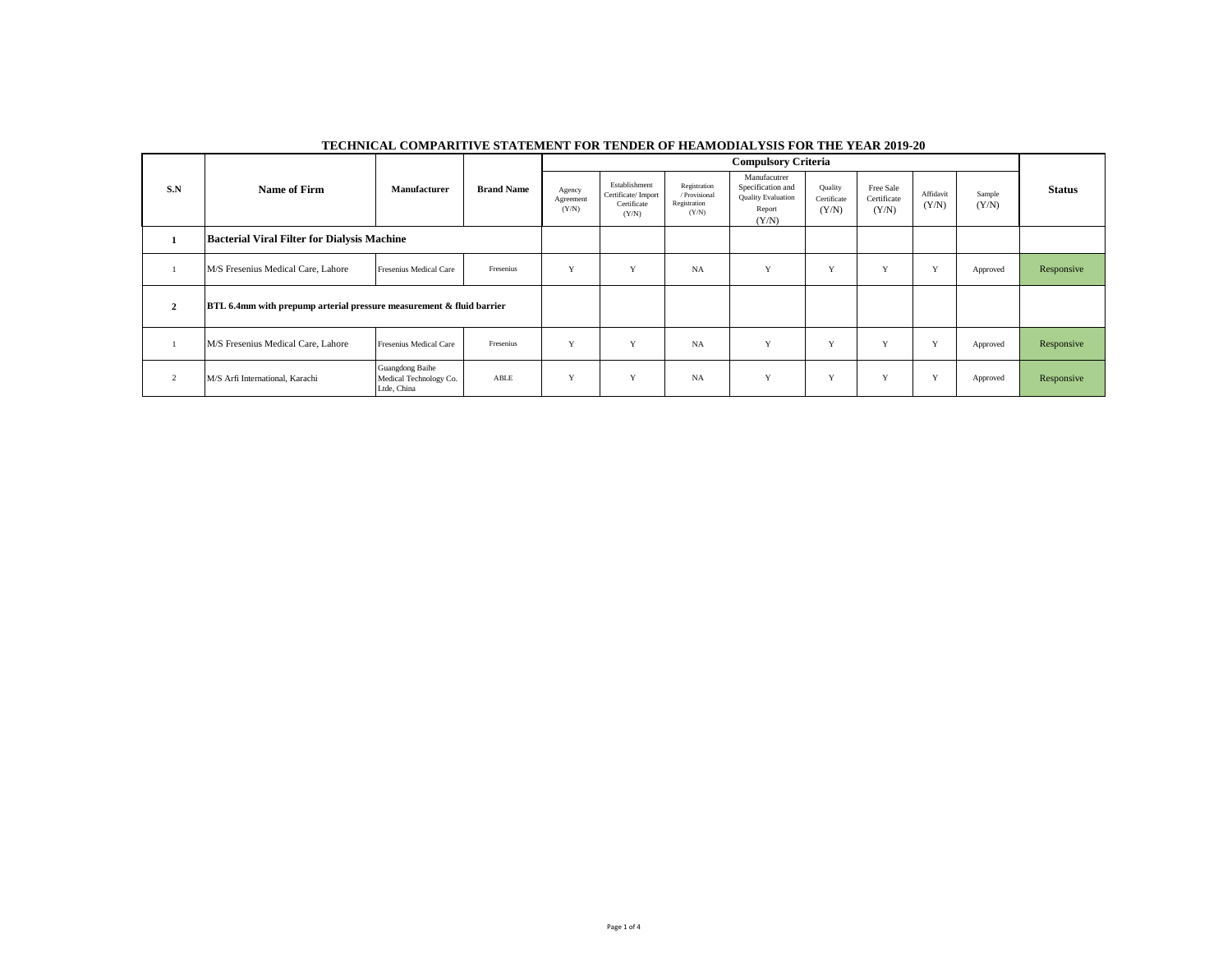|                                                                                                                                                     |                                                           | <b>Compulsory Criteria</b>                               |                   |                              |                                                             |                                                        |                                                                                   |                                 |                                   |                    |                 |                |
|-----------------------------------------------------------------------------------------------------------------------------------------------------|-----------------------------------------------------------|----------------------------------------------------------|-------------------|------------------------------|-------------------------------------------------------------|--------------------------------------------------------|-----------------------------------------------------------------------------------|---------------------------------|-----------------------------------|--------------------|-----------------|----------------|
| ${\bf S}.{\bf N}$                                                                                                                                   | Name of Firm                                              | Manufacturer                                             | <b>Brand Name</b> | Agency<br>Agreement<br>(Y/N) | Establishment<br>Certificate/Import<br>Certificate<br>(Y/N) | Registration<br>/ Provisional<br>Registration<br>(Y/N) | Manufacutrer<br>Specification and<br><b>Quality Evaluation</b><br>Report<br>(Y/N) | Quality<br>Certificate<br>(Y/N) | Free Sale<br>Certificate<br>(Y/N) | Affidavit<br>(Y/N) | Sample<br>(Y/N) | <b>Status</b>  |
| Double Lumen Dialysis Cannula Disposable, Containing Catheter, Guid Wire, Droper,<br>$\overline{4}$<br><b>Blue Syringes and Dilactor Needle #12</b> |                                                           |                                                          |                   |                              |                                                             |                                                        |                                                                                   |                                 |                                   |                    |                 |                |
| -1                                                                                                                                                  | M/S Allmed Solutions, Karachi                             | Ameco Medical<br>Industries                              | Amecath           | $\mathbf Y$                  | $_{\rm N}$                                                  | ${\bf N}$                                              | $\mathbf Y$                                                                       | $\mathbf Y$                     | $\mathbf Y$                       | $\mathbf Y$        | Rejected        | Non Responsive |
| 2                                                                                                                                                   | M/S UDL Distribution Pvt. Ltd, Karachi                    | <b>Teleflex Medical USA</b>                              | Arrow             | $\mathbf Y$                  | $\mathbf Y$                                                 | Y                                                      | Y                                                                                 | Y                               | Y                                 | Y                  | Approved        | Responsive     |
| 3                                                                                                                                                   | M/S Iqbal & Company, Islamabad                            | Medcomp, USA                                             |                   | Y                            | Y                                                           | Y                                                      | Y                                                                                 | Y                               | Y                                 | $\mathbf Y$        | Rejected        | Non Responsive |
| $\overline{4}$                                                                                                                                      | M/S Arfi International, Karachi                           | Guangdong Baihe<br>Medical Technology Co.<br>Ltde, China | ABLE              | Y                            | $\mathbf Y$                                                 | ${\bf N}$                                              | $\mathbf Y$                                                                       | $\mathbf Y$                     | $\mathbf Y$                       | $\mathbf Y$        | Approved        | Non Responsive |
| 5                                                                                                                                                   | Double Lumen Dialyzer Cannula Disposable (Paeds) Size # 9 |                                                          |                   |                              |                                                             |                                                        |                                                                                   |                                 |                                   |                    |                 |                |
| $\mathbf{1}$                                                                                                                                        | M/S Allmed Solutions, Karachi                             | Ameco Medical<br>Industries                              | Amecath           | $\mathbf Y$                  | ${\bf N}$                                                   | $\mathbf N$                                            | $\mathbf Y$                                                                       | $\mathbf Y$                     | $\mathbf Y$                       | $\mathbf Y$        | Approved        | Non Responsive |
| $\overline{2}$                                                                                                                                      | M/S UDL Distribution Pvt. Ltd, Karachi                    | <b>Teleflex Medical USA</b>                              | Arrow             | $\mathbf Y$                  | $\mathbf Y$                                                 | $\mathbf Y$                                            | $\mathbf Y$                                                                       | $\mathbf Y$                     | $\mathbf Y$                       | $\mathbf Y$        | No Sample       | Non Responsive |
| 3                                                                                                                                                   | M/S Iqbal & Company, Islamabad                            | Medcomp, USA                                             |                   | Y                            | Y                                                           | $\mathbf Y$                                            | Y                                                                                 | $\mathbf Y$                     | $\mathbf Y$                       | $\mathbf Y$        | Approved        | Responsive     |
| $6\phantom{1}6$<br>Fistula Needles 15G or 16G ē Back Eye                                                                                            |                                                           |                                                          |                   |                              |                                                             |                                                        |                                                                                   |                                 |                                   |                    |                 |                |
| $\mathbf{1}$                                                                                                                                        | M/S Eastern Medical Care Pvt. Ltd, Lahore                 | Nipro Corporation                                        | Nipro             | $\mathbf Y$                  | $\mathbf Y$                                                 | $_{\rm NA}$                                            | $\mathbf Y$                                                                       | $\mathbf Y$                     | $\mathbf Y$                       | $\mathbf Y$        | Approved        | Responsive     |
| $\overline{2}$                                                                                                                                      | M/S Fresenius Medical Care, Lahore                        | Fresenius Medical Care                                   | Fresenius         | $\mathbf Y$                  | $\mathbf Y$                                                 | NA                                                     | $\mathbf Y$                                                                       | $\mathbf Y$                     | $\mathbf Y$                       | Y                  | Approved        | Responsive     |
| $\mathbf{3}$                                                                                                                                        | M/S Arfi International, Karachi                           | Guangdong Baihe<br>Medical Technology Co.<br>tde, China  | ${\sf ABLE}$      | $\mathbf Y$                  | $\mathbf Y$                                                 | $_{\rm NA}$                                            | $\mathbf Y$                                                                       | $\mathbf Y$                     | $\mathbf Y$                       | $\mathbf Y$        | Approved        | Responsive     |
| $\overline{7}$                                                                                                                                      | Fistula Needles 17G ē Back Eye                            |                                                          |                   |                              |                                                             |                                                        |                                                                                   |                                 |                                   |                    |                 |                |
| $\mathbf{1}$                                                                                                                                        | M/S Eastern Medical Care Pvt. Ltd, Lahore                 | Nipro Corporation                                        | Nipro             | Y                            | $\mathbf Y$                                                 | NA                                                     | Y                                                                                 | $\mathbf Y$                     | $\mathbf Y$                       | $\mathbf Y$        | Approved        | Responsive     |
| $\overline{2}$                                                                                                                                      | M/S Fresenius Medical Care, Lahore                        | Fresenius Medical Care                                   | Fresenius         | $\mathbf Y$                  | $\mathbf Y$                                                 | NA                                                     | $\mathbf Y$                                                                       | $\mathbf Y$                     | $\mathbf Y$                       | $\mathbf Y$        | Approved        | Responsive     |
| $\overline{\mathbf{3}}$                                                                                                                             | M/S Arfi International, Karachi                           | Guangdong Baihe<br>Medical Technology Co.<br>Ltde, China | ABLE              | $\mathbf Y$                  | $\mathbf Y$                                                 | NA                                                     | $\mathbf Y$                                                                       | $\mathbf Y$                     | $\mathbf Y$                       | $\mathbf Y$        | No Sample       | Non Responsive |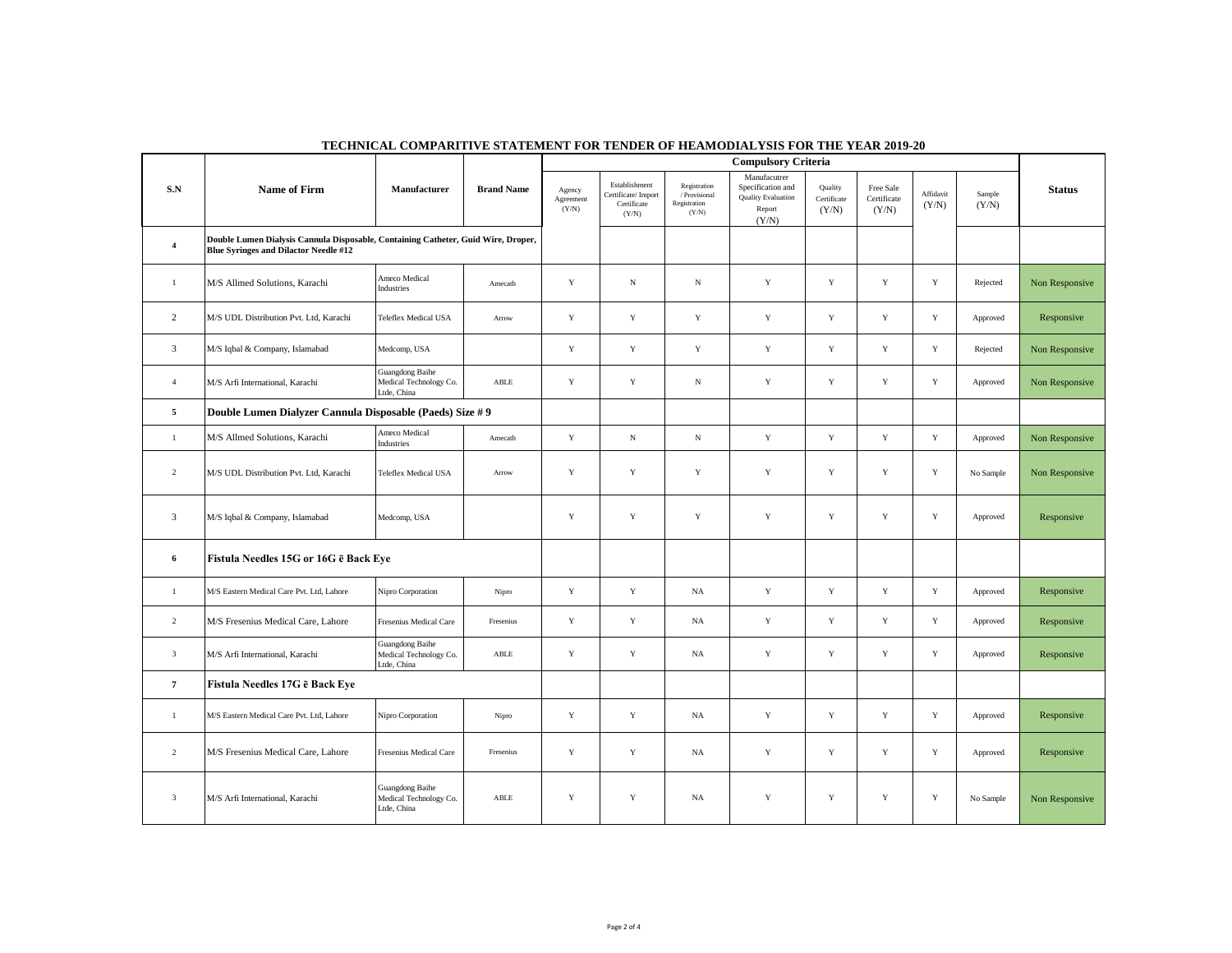|                         | <b>Compulsory Criteria</b>                                                                                                                    |                                                          |                          |                              |                                                             |                                                        |                                                                                   |                                 |                                   |                    |                 |                |
|-------------------------|-----------------------------------------------------------------------------------------------------------------------------------------------|----------------------------------------------------------|--------------------------|------------------------------|-------------------------------------------------------------|--------------------------------------------------------|-----------------------------------------------------------------------------------|---------------------------------|-----------------------------------|--------------------|-----------------|----------------|
| S.N                     | Name of Firm                                                                                                                                  | Manufacturer                                             | <b>Brand Name</b>        | Agency<br>Agreement<br>(Y/N) | Establishment<br>Certificate/Import<br>Certificate<br>(Y/N) | Registration<br>/ Provisional<br>Registration<br>(Y/N) | Manufacutrer<br>Specification and<br><b>Quality Evaluation</b><br>Report<br>(Y/N) | Quality<br>Certificate<br>(Y/N) | Free Sale<br>Certificate<br>(Y/N) | Affidavit<br>(Y/N) | Sample<br>(Y/N) | <b>Status</b>  |
| 8                       | Hollow Fiber Dialyser (Paeds) + BTL 4mm ē Pre Pump Arterial Pressure<br>Measurement & Fluid Barrier. (Surface Area 1m2) (Surface Area 0.75m2) |                                                          |                          |                              |                                                             |                                                        |                                                                                   |                                 |                                   |                    |                 |                |
|                         | <b>Not Ouoted</b>                                                                                                                             |                                                          |                          |                              |                                                             |                                                        |                                                                                   |                                 |                                   |                    |                 |                |
| $\boldsymbol{9}$        | Hollow Fiber Dialyzer Low Fluix high performance. Poly Sulfone 1.8<br>m2 surface area                                                         |                                                          |                          |                              |                                                             |                                                        |                                                                                   |                                 |                                   |                    |                 |                |
| $\overline{1}$          | M/S Fresenius Medical Care, Lahore                                                                                                            | Fresenius Medical Care                                   | Fresenius                | Y                            | Y                                                           | <b>NA</b>                                              | Y                                                                                 | Y                               | Y                                 | Y                  | Approved        | Responsive     |
| $\overline{2}$          | M/S Arfi International, Karachi                                                                                                               | Guangdong Baihe<br>Medical Technology Co.<br>Ltde, China | ABLE                     | $\mathbf Y$                  | Y                                                           | NA                                                     | Y                                                                                 | $\mathbf Y$                     | $\mathbf Y$                       | Y                  | Rejected        | Non Responsive |
| 10                      | Hollow Fiber Dialyzer Low Fluix high performance Poly Sulfone 1.6<br>m2 surface area                                                          |                                                          |                          |                              |                                                             |                                                        |                                                                                   |                                 |                                   |                    |                 |                |
| $\mathbf{1}$            | M/S Eastern Medical Care Pvt. Ltd, Lahore                                                                                                     | Nipro Corporation                                        | Nipro<br>(1.6m2 / 1.7m2) | $\mathbf Y$                  | Y                                                           | NA                                                     | Y                                                                                 | $\mathbf Y$                     | $\mathbf Y$                       | $\mathbf Y$        | Approved        | Responsive     |
| $\overline{2}$          | M/S Fresenius Medical Care, Lahore                                                                                                            | Fresenius Medical Care                                   | Fresenius                | $\mathbf Y$                  | $\mathbf Y$                                                 | NA                                                     | $\mathbf Y$                                                                       | $\mathbf Y$                     | $\mathbf Y$                       | $\mathbf Y$        | Approved        | Responsive     |
| $\overline{\mathbf{3}}$ | M/S Arfi International, Karachi                                                                                                               | Guangdong Baihe<br>Medical Technology Co.<br>Ltde, China | ABLE                     | $\mathbf Y$                  | $\mathbf Y$                                                 | NA                                                     | Y                                                                                 | $\mathbf Y$                     | $\mathbf Y$                       | $\mathbf Y$        | Rejected        | Non Responsive |
| 11                      | Permacath for haemodialysis adult                                                                                                             |                                                          |                          |                              |                                                             |                                                        |                                                                                   |                                 |                                   |                    |                 |                |
| 1                       | M/S Allmed Solutions, Karachi                                                                                                                 | Ameco Medical<br>Industries                              | Amecath                  | $\mathbf Y$                  | $_{\rm N}$                                                  | $_{\rm N}$                                             | Y                                                                                 | Y                               | $\mathbf Y$                       | $\mathbf Y$        | Approved        | Non Responsive |
| $\overline{2}$          | M/S UDL Distribution Pvt. Ltd, Karachi                                                                                                        | Teleflex Medical USA                                     | Arrow                    | $\mathbf Y$                  | $\mathbf Y$                                                 | $\mathbf Y$                                            | $\mathbf Y$                                                                       | $\mathbf Y$                     | $\mathbf Y$                       | $\mathbf Y$        | No Sample       | Non Responsive |
| 3                       | M/S Iqbal & Company, Islamabad                                                                                                                | Medcomp, USA                                             |                          | Y                            | Y                                                           | $\mathbf Y$                                            | Y                                                                                 | $\mathbf Y$                     | $\mathbf Y$                       | Y                  | Approved        | Responsive     |
| $\overline{4}$          | M/S Arfi International, Karachi                                                                                                               | Medical Technology Co.                                   | ABLE                     | $\mathbf Y$                  | $\mathbf Y$                                                 | $_{\rm N}$                                             | $\mathbf Y$                                                                       | $\mathbf Y$                     | $\mathbf Y$                       | $\mathbf Y$        | Rejected        | Non Responsive |
| $12\,$                  | Permacath for haemodialysis paeds                                                                                                             |                                                          |                          |                              |                                                             |                                                        |                                                                                   |                                 |                                   |                    |                 |                |
| 1                       | M/S Allmed Solutions, Karachi                                                                                                                 | Ameco Medical<br>Industries                              | Amecath                  | $\mathbf Y$                  | $_{\rm N}$                                                  | $_{\rm N}$                                             | $\mathbf Y$                                                                       | $\mathbf Y$                     | $\mathbf Y$                       | $\mathbf Y$        | Approved        | Non Responsive |
| $\overline{c}$          | M/S Iqbal & Company, Islamabad                                                                                                                | Medcomp, USA                                             |                          | $\mathbf Y$                  | $\mathbf Y$                                                 | $\mathbf Y$                                            | $\mathbf Y$                                                                       | $\mathbf Y$                     | $\mathbf Y$                       | $\mathbf Y$        | Approved        | Responsive     |
| 13                      | <b>Anti Scaling Solution in KG</b>                                                                                                            |                                                          |                          |                              |                                                             |                                                        |                                                                                   |                                 |                                   |                    |                 |                |
| 1                       | M/S 3N-Lifemed Pakistan, Lahore                                                                                                               | 3N-Lifemed                                               | Lifemed Anti-Scalar      | Manufacturer                 | $\mathbf Y$                                                 | NA                                                     | Y                                                                                 | $\mathbf Y$                     | Manufacturer                      | $\mathbf Y$        | Approved        | Responsive     |